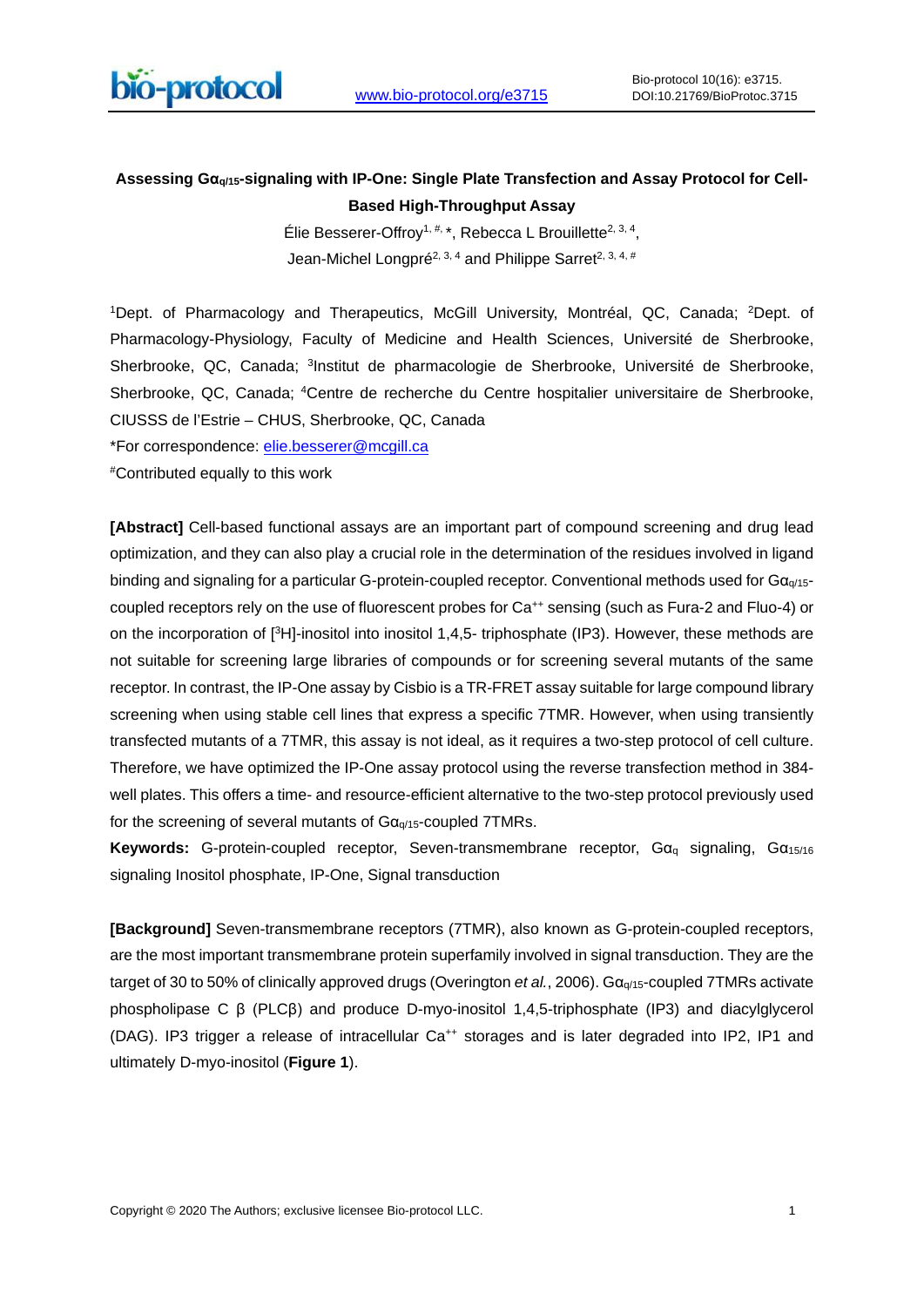



**Figure 1. The Gα<sup>q</sup> signaling pathway.** Upon agonist binding at a given Gαq-coupled 7TMR, the α subunit dissociates from the βγ dimer and activates the PLCβ, thus initiating the cleavage of PIP2 into IP3 and DAG. IP3 is then degraded into IP2, IP1, and myo-inositol. Accumulation of IP1 is achieved by using a stimulation buffer containing LiCl to inhibit IP1 degradation into myo-inositol and further recycling.

 $Ga_{q/15}$  activation is commonly measured by dectecting  $Ca^{++}$  flux using fluorescent calcium dye indicators. However, these indicators require either the use of an Atto-Fluor microscope with very low throughput, or investment in an expensive fluorescent imaging plate reader (FLIPR, Arkin et al., 2004). Another Gαq/15 activity quantification method relies on the detection of [3H]-inositol-phosphates ([3H]-IPs) following incubation of cells with [3H]-inositol. This highly reliable assay is based on the accumulation of [ 3H]-IPs after stimulation with a 7TMR agonist (Thomsen and Behan, 2007). However, both the FLIPR calcium flux assay and the [<sup>3</sup>H]-IPs detection method have important drawbacks. On the one hand, the Ca<sup>++</sup> flux is transient and rapid, the assay does not permit the detection of constitutive activity (and thus, inverse agonism), and the readout can be interfered with by fluorescent compounds (Garbison et al., 2004). On the other hand, [<sup>3</sup>H]-IPs detection assays are time-consuming, very expensive, and generate radioactive waste that needs to be disposed of properly. A non-radioactive assay based on the detection of accumulated IP1 using a homogenous time-resolved fluorescence assay has been developed by Cisbio (Trinquet et al., 2011). This assay is based on a competition between endogenous IP1 and d2labeled IP1 binding to an Eu cryptate-conjugated IP1 antibody (**Figure 2**, Liu et al., 2008).

 Several protocols have been developed for the quantification of IP1 using Cisbio's IP-One assay, but they only apply for the screening of different compounds at a single receptor. Traditional protocols for IP-One assay using transient or stable receptor expression are designed in a 2-step protocol. First, cells are plated into petri-dishes and transfected for 24 to 48 h to achieve a suitable cell-surface receptor expression (if transient expression is preferred). Next, cells are detached using trypsin and resuspended in stimulation buffer before being distributed and stimulated into the assay 384-well plate (Shehata et al., 2016; St-Pierre et al., 2018). Other variations of this protocol using stable cell lines are reported and involve a plating step into the assay plate 24 h before stimulation (Cassutt et al., 2007; Zhang et al., 2010).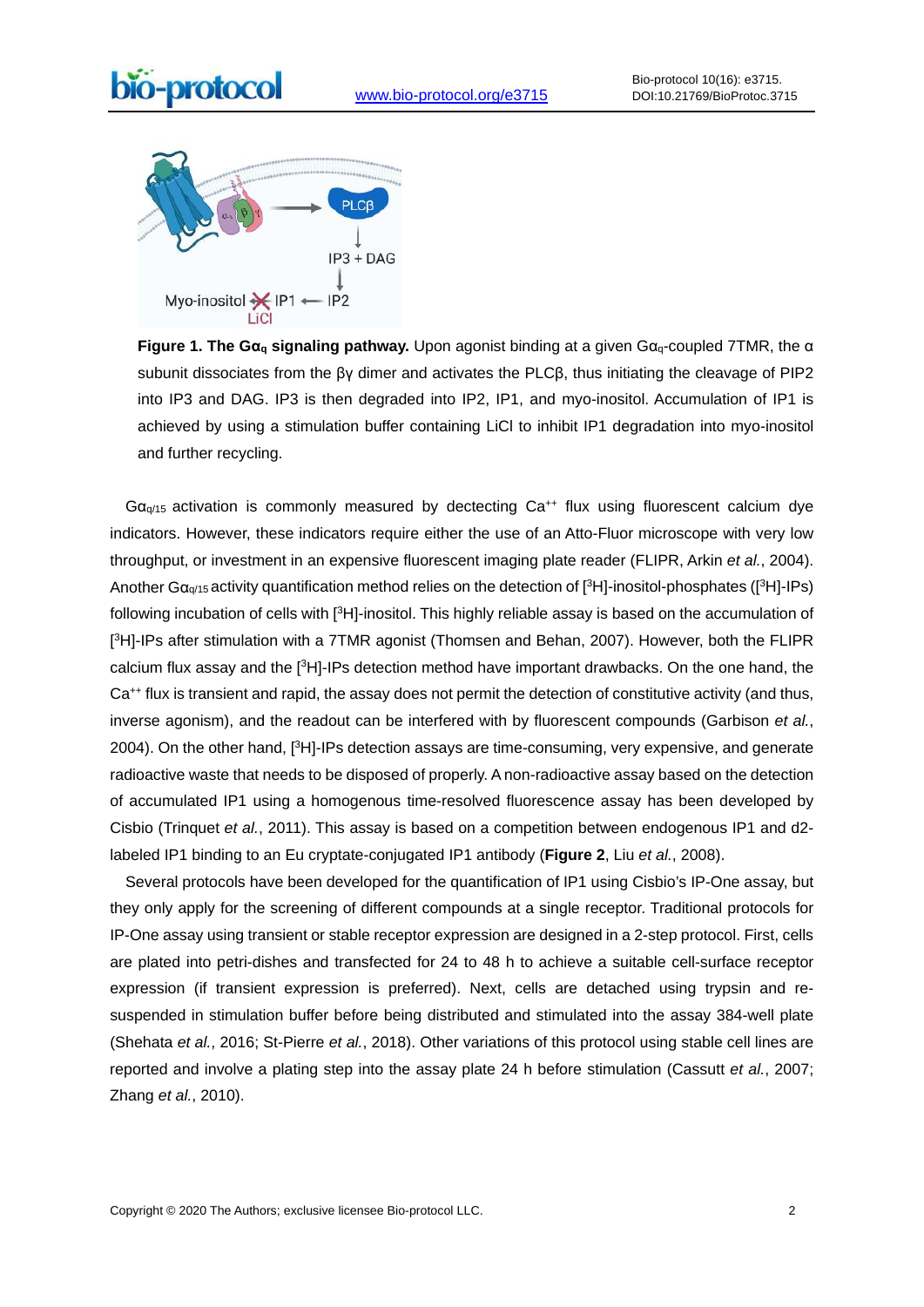



**Figure 2. IP-One assay principle.** Endogenous IP1 produced after 7TMR activation enter into competition with the exogenous d2-labeled IP1 for binding to the exogenous Eu-cryptate anti-IP1 antibody. When d2-IP1 is bound to the Eu-cryptate anti-IP1 antibody, the close proximity of the two fluorescent dyes allows for energy transfer during the readout (represented by the orange arrow). The more IP1 is produced by 7TMR activation, the less d2-IP1 is bound to the Eu-cryptate anti-IP1 antibody and the less energy transfer can be recorded during readout.

 In order to avoid the transfection of receptors and mutants into petri dishes and then the transfer of cells into the assay plates, and to avoid unnecessary exposition to trypsin that can lead to non-functional surface receptors, we have developed a single step transfection and assay protocol. This protocol uses reverse transfection of the receptor's DNA and direct plating of cells in a cell culture-treated and assaysuitable 384-well plate. After 48-h incubation, adherent cells are then washed and used in the IP-One assay (Gusach et al., 2019; Luginina et al., 2019). This protocol can also be used for receptors that are not coupled to  $Ga<sub>q</sub>$  by co-transfection of the  $Ga<sub>15/16</sub>$  G protein-coding plasmid along with the receptor's plasmid as  $Ga_{15/16}$  are promiscuous G proteins able to couple to non- $Ga_{q}$ -coupled 7TMRs (New and Wong, 2004; Robas and Fidock, 2005).

#### **Materials and Reagents**

- 1. 10-cm cell culture-treated petri dishes (Corning, Falcon, catalog number: 353003)
- 2. Cell culture treated white opaque 384-well plate small volume (Greiner Bio One, catalog number: 784080)
- 3. Non-treated 96-well V-bottom plate 360 µl (BrandTech Scientific, catalog number: 781601)
- 4. Sterile 10- and 25-ml serological pipettes (Fisherbrand, catalog numbers: 14955234 [10 ml], 14955235 [25 ml])
- 5. Sterile 1.5-ml microcentrifuge (Fisherbrand, Basix, catalog number: 509GRDSERV)
- 6. Sterile 15-ml conical centrifuge tubes (Corning, Falcon, catalog number: C352096)
- 7. Sterile 50-ml conical centrifuge tubes (Corning, Falcon, catalog number: C352070)
- 8. Sterile 25-ml pipet basin (Fisherbrand, catalog number: 13681509)
- 9. Sterile 60-ml syringe with luer lock (Fisherbrand, catalog number: 14955461)
- 10. Sterile Uniflo Syringe Filters 0.22 µm PVDF (GE Healthcare, Whatman, catalog number: 99132502)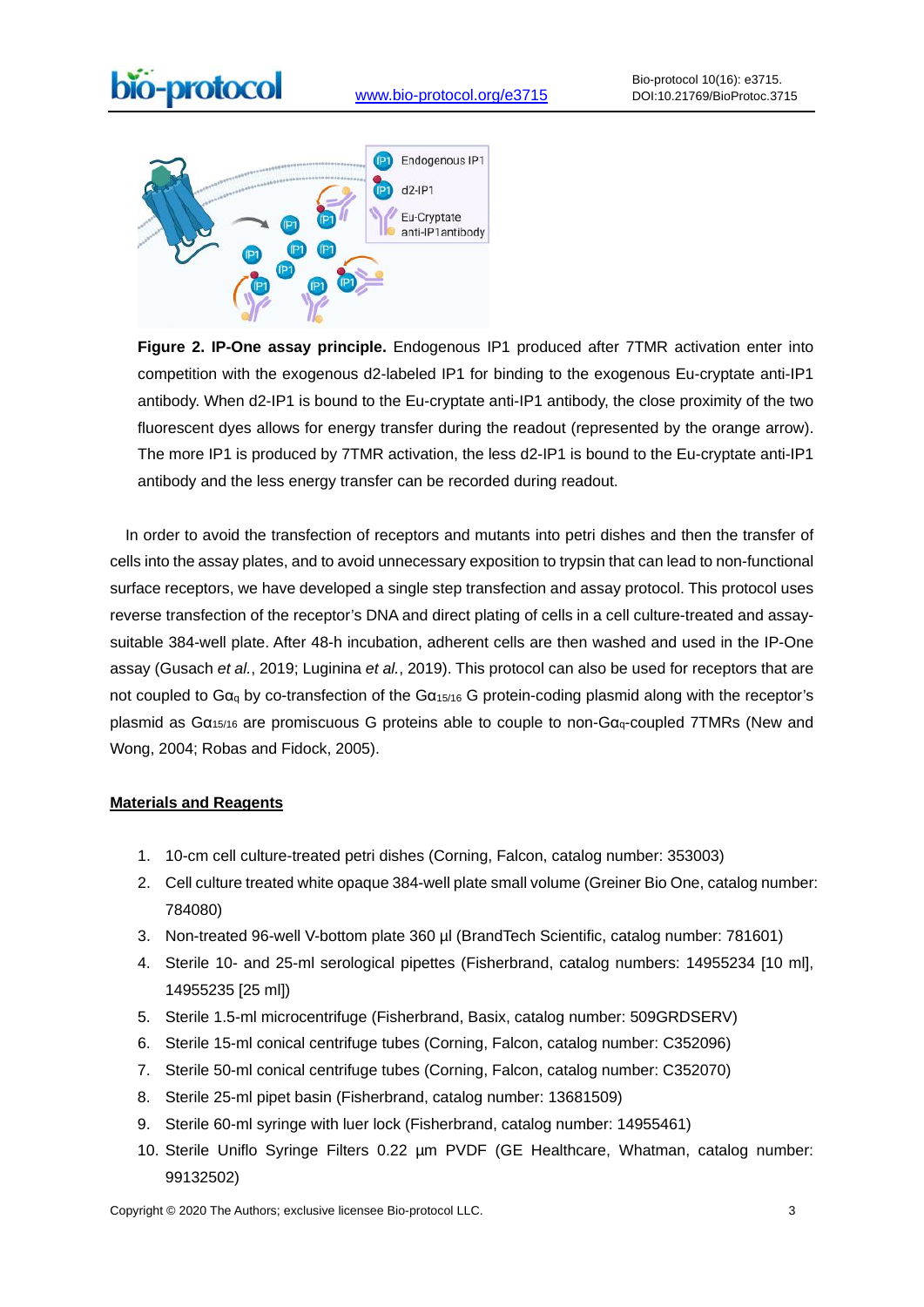11. HEK293 cells (ATCC, catalog number: CRL-1573)

 $\overline{a}$ 

- 12. DMEM (Wisent Bioproducts, catalog number: 319-005-CL)
- 13. Fetal bovine serum (FBS, Wisent Bioproducts, catalog number: 080-150)
- 14. 1 M HEPES solution (Wisent Bioproducts, catalog number: 330-050-EL)
- 15. 200 mM L-Glutamine solution (Wisent Bioproducts, catalog number: 609-065-EL)
- 16. 100x Penicilin-Streptomicyn solution (Wisent Bioproducts, catalog number: 450-200-EL)
- 17. 1x PBS (Wisent Bioproducts, catalog number: 311-010-CL)
- 18. Trypsin 0.25%-EDTA 2.21 mM (Wisent Bioproducts, catalog number: 325-043-CL)
- 19. Opti-MEM (Gibco, catalog number: 31985062)
- 20. Lipofectamine 3000 (Invitrogen, catalog number: L3000001)
- 21. P3000 reagent (Invitrogen, includeed with Lipofectamine 3000)
- 22. Poly-L-Lysine Hydrobromide, 25 mg (Sigma-Aldrich, catalog number: P1274-25MG)
- 23. Moxi Z cell count cassettes Type M (Orflo, catalog number: MXC001)
- 24. IP-One–Gq kit 20,000 points (PerkinElmer, Cisbio, catalog number: 62IPAPEC)
- 25. Poly-L-Lysine 0.1 mg/ml solution (see Recipes)
- 26. Complete DMEM (media for HEK293 cells) (see Recipes)

## **Equipment**

- 1. Moxi Z mini automated cell counter (Orflo, catalog number: MXZ001)
- 2. 8-channel 10-100 µl multipipette (Eppendorf, Research plus, catalog number: 3125000036)
- 3. Single channel repeater pipette (Eppendorf, Repeater M4, catalog number: 4982000322)
- 4. HTRF filter set (λex. 320 nm, λem.1 620 nm, λem.2 665 nm)
- 5. HTRF compatible multi-mode plate reader (Tecan, GENios Pro)

#### **Software**

- 1. XFluor4 Excel Macro (Tecan Application to control the GENios Pro plate reader, Tecan)
- 2. Excel 2016 (Microsoft Office, [https://products.office.com\)](https://products.office.com/)
- 3. Prism8 (GraphPad, [https://www.graphpad.com\)](https://www.graphpad.com/)

#### **Procedure**

- A. 384-well plate coating (under a biosafety cabinet)
	- 1. Pour Poly-L-Lysine solution at 0.1 mg/ml into a 25-ml sterile pipet basin.
	- 2. Pipet 25 µl of 0.1 mg/ml Poly-L-Lysine solution (using standard sterile tips) and fill up each well of a cell culture treated white opaque small volume 384-well plate.
	- 3. Incubate at room temperature for 15 min with the lid on the 384-well plate (not light sensitive).
	- 4. Remove Poly-L-Lysine from the cell culture plate using the multichannel pipet set to 50 µl.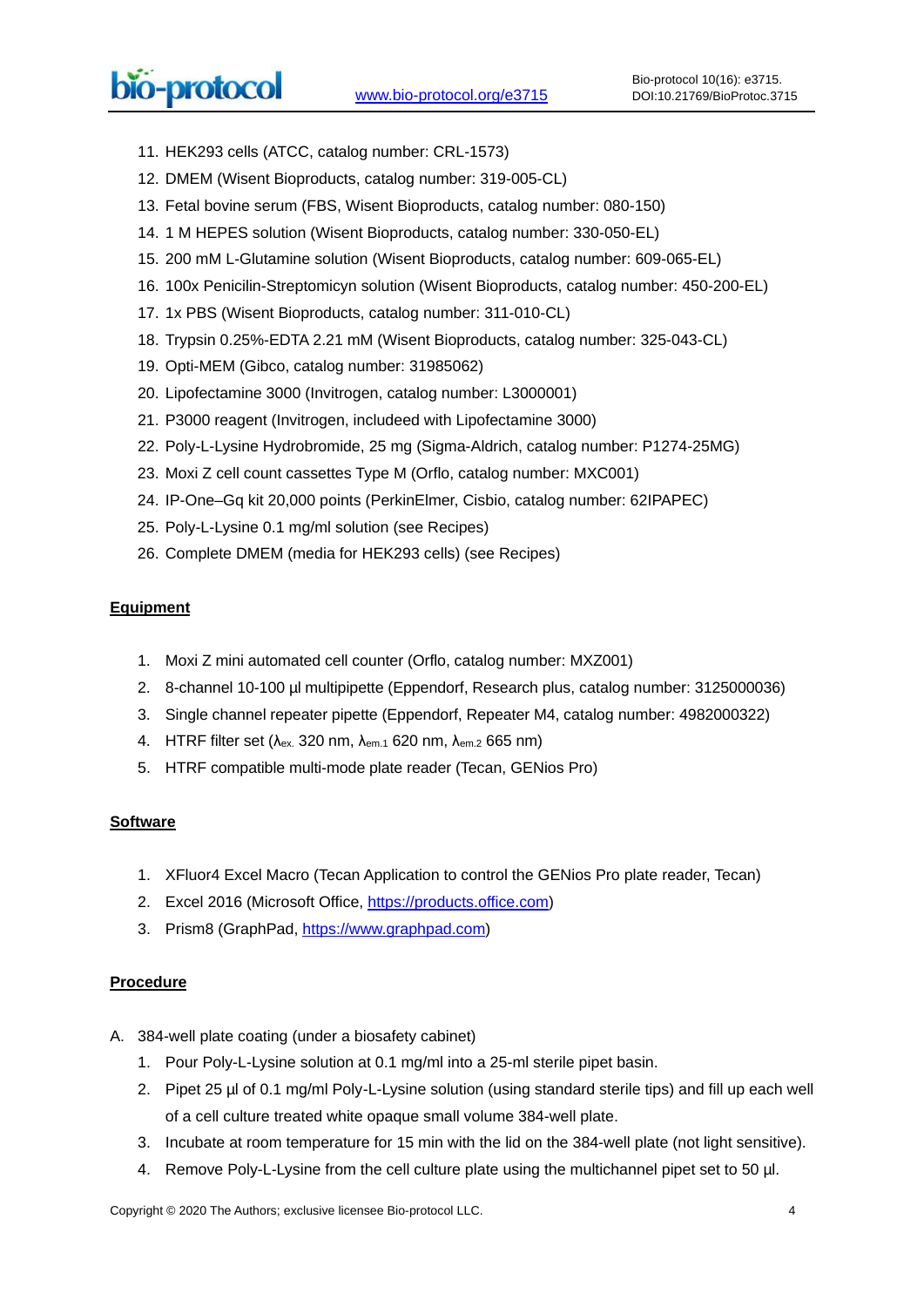- 5. Rinse the 384-well plate twice by pipetting 25 µl of sterile water in each well, remove liquid by inversion.
- 6. Allow the plate to dry under the biosafety cabinet without the lid on for at least 30 min or until the wells appears to be completely dry (maximum 2 h).
- 7. Store Poly-L-Lysine-coated plates with the lid on to keep them sterile at room temperature until use (not light sensitive, see Note 1).
- B. Cell preparation for transfection (under a biosafety cabinet)

bio-protocol

- 1. Rinse HEK293 cells with 10 ml of 1x PBS by gently pipetting down the PBS on the side of the dish to avoid detaching cells. Remove PBS by aspiration or inversion.
- 2. Add 1 ml of trypsin 0.25%-EDTA 2.21 mM in each petri dish and ensure that all the area of the dish is covered by trypsin solution.
- 3. Incubate for 1 min at 37 °C.
- 4. Add 10 ml of complete DMEM to each petri dish and detach cells by doing up-and-down movements with a 10-ml pipet.
- 5. Pipet 75 µl of cell suspension to use for counting with the Moxi Z cell counter.
- 6. Prepare two 10-cm petri dishes containing 3 x 10<sup>6</sup> cells in 10 ml of complete DMEM per complete 384-well plate to be transfected.
- 7. Incubate cells at 37 °C in a humidified chamber under  $5\%$  CO<sub>2</sub> for 48 h.
- C. Cell transfection and plating into 384-well plate (under a biosafety cabinet)
	- 1. Prepare transfections, for each transfection  $(1.5 \mu g)$  of DNA for 32 wells):
		- a. Add 150 µl of Opti-MEM into a sterile 1.5 ml micro-centrifuge tube.
		- b. Add 1.5 µg of plasmidic DNA coding for the desired 7TMR (either wild-type or mutant).
		- c. Add 3 µl of P3000 reagent.
		- d. Mix by flicking the tube with your finger to ensure an even distribution of the DNA and P3000 reagent.
		- e. Add 3 µl of Lipofectamine 3000 reagent and mix by flicking the tube with your finger.
		- f. Incubate at room temperature for 15 to 30 min to allow formation of the transfection complexes (not light sensitive).
	- 2. Prepare cell suspension for plating using cells prepared in Procedure B (see Notes 2 and 3):
		- a. Rinse HEK293 cells with 10 ml of 1x PBS as described in Step B1.
		- b. Add 1 ml of trypsin 0.25%-EDTA 2.21 mM in each petri dish and ensure that all the area of the dish is covered by trypsin solution.
		- c. Incubate for 1 min at 37 °C.
		- d. Add 5 ml of complete DMEM to each petri dish and detach cells by doing up-and-down movements with a 10-ml pipet.
		- e. Pipet 75 µl of cell suspension to use for counting with the Moxi Z cell counter.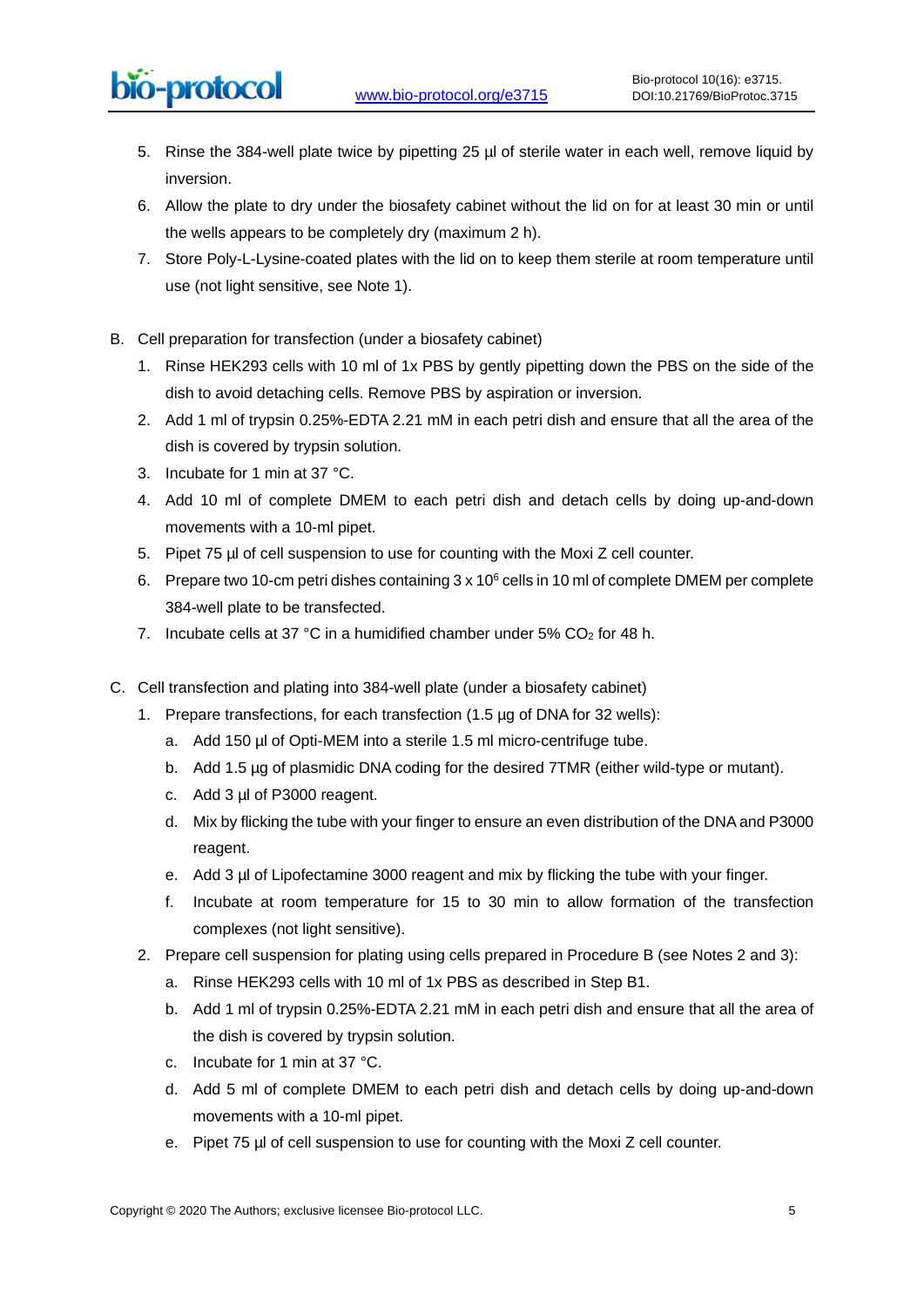# bio-protocol

- f. Prepare 9 ml of cell suspension at  $1.5 \times 10^6$  cells/ml in complete DMEM for each complete 384-well plate to be transfected into a sterile 50-ml conical tube.
- g. Mix the cell suspension gently to ensure an eve distribution of the cells.
- 3. Transfection and plating of cells:

 $\overline{a}$ 

- a. Transfer 700 µl of cell suspension prepared at Step C2 into a 1.5 ml micro-centrifuge tube prepared at Step C1.
- b. Mix by flicking the tube with your finger.
- c. Transfer the content of the tube into a sterile 25-ml pipet basin.
- d. Transfer 20 µl of the cell suspension from the pipet basin to the 384-well plate using a 10-100 µl 8 channel multi-pipette.
- e. Repeat step d. until two columns of the plate are filled with cells.
- f. Ensure that there is no air bubble trapped at the bottom of the well that could prevent cell adhesion.
- g. Repeat the operation from steps a. to f. with other transfections.
- h. Incubate cells at 37 °C in a humidified chamber under 5% CO<sub>2</sub> for 48 h.

## D. IP-One assay

- 1. Reagent preparation (in case of a new IP-One kit):
	- a. Reconstitute the IP1 Tb Cryptate Antibody with 3 ml of ddH2O, mix by vortexing gently, and prepare aliquots of 50 µl into 1.5 ml micro-centrifuge tubes.
	- b. Reconstitute the IP1 d2 Reagent with 3 ml of ddH<sub>2</sub>O, mix by vortexing gently, and prepare aliquots of 50 µl into 1.5 ml micro-centrifuge tubes.
	- c. Reconstitute the IP-One–Gq standard with ddH2O according to the tube label, mix by vortexing gently, and prepare aliquots of 25 µl into 1.5 ml micro-centrifuge tubes.
	- d. Store the aliquots of IP1 Tb Cryptate Antibody, IP1 d2 Reagent, and IP-One Gq standard at -20 °C until use (see Note 4).
- 2. Agonist preparation (see Note 5):
	- a. Prepare 7 ml of 1x stimulation buffer by diluting 1.4 ml of 5x stimulation buffer (supplied with the kit) with 5.6 ml of ddH2O into a 15-ml conical tube.
	- b. Prepare serial dilution of the 7TMR agonist ranging from  $10^{-5}$  to  $10^{-11}$  M in 1x stimulation buffer using the first seven rows (A to G) of a V-bottom 96-well plate (dilutions in multiple columns are required to have enough volume to fill the entire 384-well plate).
	- c. Fill the last row with 1x stimulation buffer (non-stimulated control).
- 3. Cell stimulation:
	- a. Remove the cell culture media by inversion of the 384-well plate over a waste receptacle.
	- b. Wash cells using 25 µl of room temperature 1x PBS in each well using a 10-100 µl 8 channel multi-pipette.
	- c. Remove 1x PBS by inversion of the 384-well plate over a waste receptacle.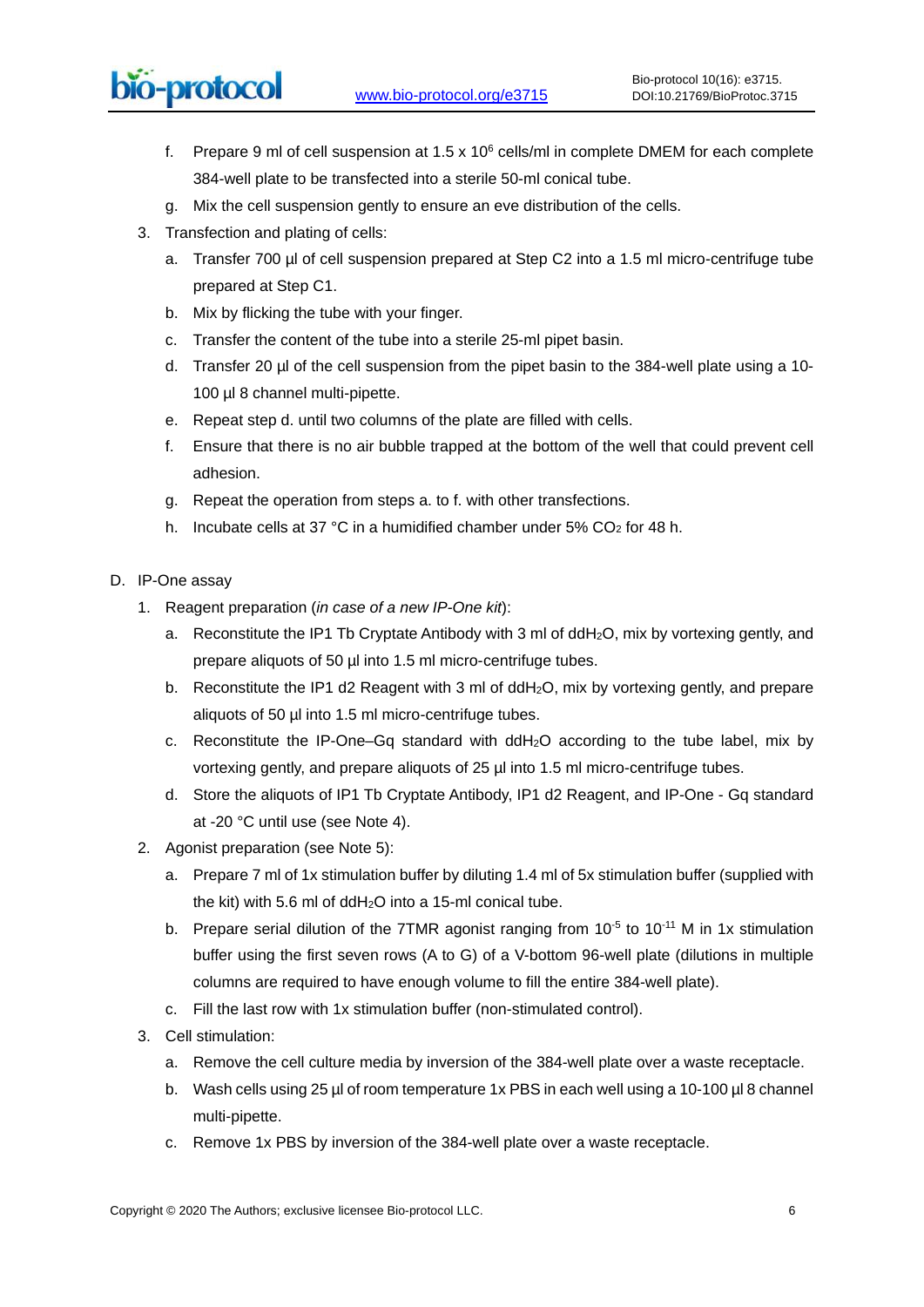# bio-protocol

- d. Ensure that all wells are free of remaining liquid (if so, invert and shake gently the plate again until all wells are free of liquid).
- e. Add 14 µl of ligand dilution into each well of the 384-well plate using a 10-100 µl 8 channel multi-pipette.
- f. Put the lid on the 384-well plate and incubate for 30 min at 37 °C.
- 4. Preparation of the IP1 standard curve:

 $\overline{a}$ 

- a. Prepare the Std 7 solution by adding 425 µl of 1x stimulation buffer into a 25 µl aliquot tube of IP-One–Gq standard and mix by vortexing.
- b. Prepare Std 6 by diluting 50 µl of Std 7 into 150 µl of 1x stimulation buffer into a 1.5 ml micro-centrifuge tube and mix by vortexing.
- c. Prepare Std 5, 4, 3, 2, and 1 by repeating the same dilution process as described in b.
- d. Std 0 is a positive control and is not a dilution of Std 1 but only 1x stimulation buffer.
- e. Dispense 14 µl of each Std solution (from Std 0 to Std 7) in duplicate in a 384-well plate (**Figure 3**).



**Figure 3. Typical arrangement of an assay plate.** Wild type receptor-expressing cells (wt) are in columns 1 and 2 and mutant receptor-expressing cells (M1, M2, …, M10) are distributed in subsequent columns pairs except columns 23 and 24 used for IP-One standard curve.

- 5. Cell lysis and detection reaction:
	- a. Prepare diluted IP1 Tb Cryptate Antibody and diluted IP1 d2 Reagent by adding 1 ml of lysis & detection buffer 6 (supplied in the kit) to a 50 µl aliquot prepared at Step D1 (1.3 ml of each diluted reagent are necessary for an entire 384-well plate).
	- b. Dispense 3 µl of diluted IP1 d2 Reagent into each well (including the standard curve wells) of the 384-well plate using a single channel repeater pipette mounted with a new 100-µl combitip.
	- c. Dispense 3 µl of diluted IP1 Tb Cryptate Antibody into each well (including the standard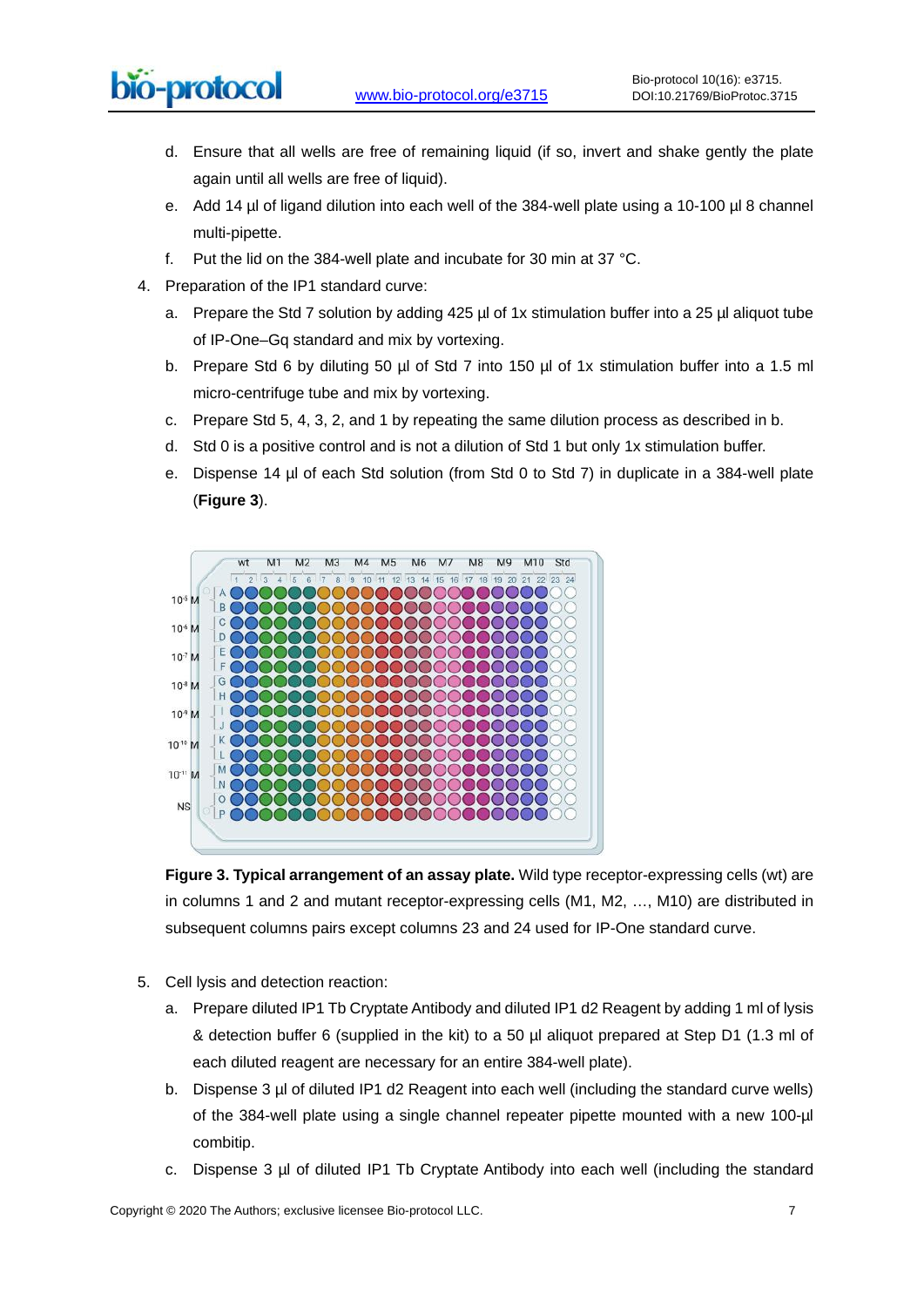curve wells) of the 384-well plate using a single channel repeater pipette mounted with a new 100-µl combitip.

- d. Incubate the plate on a nutating mixer for 1 to 18 h at room temperature (see Note 6).
- 6. HTRF Readout:
	- a. Read the fluorescence emission from the donor and the energy transfer to the acceptor using a HTRF compatible multi-mode plate reader.
	- b. Setup the reader using the settings from Cisbio for HTRF Terbium cryptate donor/Red acceptor readout. Settings for the Tecan GENios Pro plate reader and the link to retrieve setup instructions for HTRF compatible reader are available in the note section (see Note 7).

## **Data analysis**

- 1. Calculate the HTRF ratio each condition (wild type and mutants) by dividing the signal at 665 nm (acceptor) by the signal at 620 nm (donor) into Microsoft Excel.
- 2. Copy the calculated HTRF ratio into a new XY data table using Y: Enter 4 replicate values in side-by-side sub columns into Prism8 (**Figure 4**).

|                                                                                                                                            |                  |                                                                                                                 |       |       |       |         |                                                                                                                                                                                            | IP-One CysLTI.pzfx - Edited |       |         |          |                                         |                          |                                |           |       |       |       |  |  |
|--------------------------------------------------------------------------------------------------------------------------------------------|------------------|-----------------------------------------------------------------------------------------------------------------|-------|-------|-------|---------|--------------------------------------------------------------------------------------------------------------------------------------------------------------------------------------------|-----------------------------|-------|---------|----------|-----------------------------------------|--------------------------|--------------------------------|-----------|-------|-------|-------|--|--|
| File<br><b>Street</b><br>Clipboard<br>Unde<br>晒<br>$\frac{1}{2}$<br>$2 - 2 - 0$<br>÷<br>$+$<br>日日-<br>向<br>n-<br>G<br>$X + Now$            |                  | Analysis<br>Change<br>Import Draw<br>VVVR<br>动动 打一个。<br>d.<br>$\square$<br>一書字如<br>E Analyze   A<br><b>ALC:</b> |       |       |       |         | Writing<br>Tapez<br>$\leq h$<br>$10-$<br>$=$ $\sqrt{2}$<br>$L$ $\Omega$<br>$\mathbb{U}\times\mathbb{R}\otimes\mathbb{R}\cong\mathbb{Z}\times\mathbb{R}^2\otimes\mathbb{R}^2$<br>B:<br>TTAS |                             |       |         |          | Dixport.<br>Print Send<br>di line<br>e. | 180<br>Ů-<br>G-<br>$\pi$ | <b>Huiz</b><br>×<br>$\Omega$ - |           |       |       |       |  |  |
| Q. Search<br>出                                                                                                                             |                  | $\mathcal K$<br>Group A                                                                                         |       |       |       | Group B |                                                                                                                                                                                            |                             |       | Group C |          |                                         |                          | Group D                        |           |       |       |       |  |  |
| <b>V</b> Data Tables<br>$^{196}$                                                                                                           |                  | Log(LTD4), M                                                                                                    | WT    |       |       |         | Mutant 1                                                                                                                                                                                   |                             |       |         | Mutant 2 |                                         |                          |                                | Mutant 3  |       |       |       |  |  |
| <b>Rawdata</b>                                                                                                                             |                  | x                                                                                                               | A-Y1  | A:Y2  | A:Y3  | A.44    | B-V1                                                                                                                                                                                       | B:Y2                        | B/Y3  | B:Y6    | C-Yt     | C:Y2                                    | C-YS                     | CWA                            | $D - Y$ 1 | D:Y2  | D:Y3  | D/M   |  |  |
| (-) New Data Table<br>$\Psi$ Info<br>(-) New Info<br><b>W. Results</b><br>a Normalize of Raw data<br>- Nonlin fit of Normalize of Raw data |                  | J.                                                                                                              | 0.337 | 0.208 | 0.232 | 0.298   | 0.264                                                                                                                                                                                      | 0.343                       | 0.207 | 0.228   | 0.268    | 0.234                                   | 0.334                    | 0.336                          | 0.762     | 0.744 | 0.672 | 0.712 |  |  |
|                                                                                                                                            | w<br>2           | $-7$                                                                                                            | 0.240 | 0.239 | 0.232 | 0.359   | 0.255                                                                                                                                                                                      | 0.245                       | 0.218 | 0.233   | 0.298    | 0.313                                   | 0.289                    | 0.306                          | 0.964     | 0.759 | 0.638 | 0.645 |  |  |
|                                                                                                                                            | 3                | 48                                                                                                              | 0.337 | 0.224 | 0.222 | 0.297   | 0.223                                                                                                                                                                                      | 0.221                       | 0.237 | 0.230   | 0.307    | 0.348                                   | 0.322                    | 0.333                          | 0.703     | 0.789 | 0.594 | 0.662 |  |  |
|                                                                                                                                            | a.               | A                                                                                                               | 0.288 | 0.335 | 0.322 | 0.326   | 0.260                                                                                                                                                                                      | 0.308                       | 0.264 | 0.272   | 0.521    | 0.517                                   | 0.529                    | 0.667                          | 0.605     | 0.788 | 0.648 | 0.714 |  |  |
|                                                                                                                                            | Б                | $-10$                                                                                                           | 0.517 | 0.610 | 0.481 | 0.539   | 0.458                                                                                                                                                                                      | 0.432                       | 0.087 | 0.445   | 0.656    | 0.692                                   | 0.699                    | 0.645                          | 0.713     | 0.027 | 0.723 | 0.705 |  |  |
| (F) New Analysis                                                                                                                           | 8                | $-11$                                                                                                           | 0.698 | 0.564 | 0.588 | 0.576   | 0.497                                                                                                                                                                                      | 0.590                       | 0.817 | 0.670   | 0.665    | 0.712                                   | 0.722                    | 0.630                          | 0.769     | 0.828 | 0.706 | 0.754 |  |  |
| $\overline{\mathbf{v}}$ Graphs<br><b>Raw data</b><br>Mormalize of Raw data<br>(-) New Graph.                                               | $\tau$<br>$36 -$ | $-12$                                                                                                           | 0.740 | 0.701 | 0.683 | 0.630   | 0.675                                                                                                                                                                                      | 0.926                       | 0.691 | 0.758   | 0.764    | 0.934                                   | 0.764                    | 0.723                          | 0.823     | 0.812 | 0.790 | 0.739 |  |  |
|                                                                                                                                            | n                | $-30$                                                                                                           | 0.055 | 0.624 | 0.722 | 0.631   | 0.535                                                                                                                                                                                      | 0.609                       | 0.707 | 0.674   | 0.734    | 0.709                                   | 0.697                    | 0.556                          | 0.736     | 0.829 | 0.662 | 0.096 |  |  |
|                                                                                                                                            |                  |                                                                                                                 |       |       |       |         |                                                                                                                                                                                            |                             |       |         |          |                                         |                          |                                |           |       |       |       |  |  |
|                                                                                                                                            | < 0              |                                                                                                                 |       |       |       |         |                                                                                                                                                                                            |                             |       |         |          |                                         |                          |                                |           |       |       |       |  |  |
| I- Layouts                                                                                                                                 | $^{\dagger}$     |                                                                                                                 |       |       |       |         |                                                                                                                                                                                            |                             |       |         |          |                                         |                          |                                |           |       |       |       |  |  |
|                                                                                                                                            | 12               |                                                                                                                 |       |       |       |         |                                                                                                                                                                                            |                             |       |         |          |                                         |                          |                                |           |       |       |       |  |  |
|                                                                                                                                            | $-13$            |                                                                                                                 |       |       |       |         |                                                                                                                                                                                            |                             |       |         |          |                                         |                          |                                |           |       |       |       |  |  |
|                                                                                                                                            |                  |                                                                                                                 |       |       |       |         |                                                                                                                                                                                            |                             |       |         |          |                                         |                          |                                |           |       |       |       |  |  |
|                                                                                                                                            | 14               |                                                                                                                 |       |       |       |         |                                                                                                                                                                                            |                             |       |         |          |                                         |                          |                                |           |       |       |       |  |  |
|                                                                                                                                            | 15               |                                                                                                                 |       |       |       |         |                                                                                                                                                                                            |                             |       |         |          |                                         |                          |                                |           |       |       |       |  |  |
|                                                                                                                                            | 35               |                                                                                                                 |       |       |       |         |                                                                                                                                                                                            |                             |       |         |          |                                         |                          |                                |           |       |       |       |  |  |
|                                                                                                                                            | 52               |                                                                                                                 |       |       |       |         |                                                                                                                                                                                            |                             |       |         |          |                                         |                          |                                |           |       |       |       |  |  |
| Family.<br>DEC.<br><b>TT Row data</b>                                                                                                      | 18               |                                                                                                                 |       |       |       |         |                                                                                                                                                                                            |                             |       |         |          |                                         |                          |                                |           |       |       |       |  |  |
| $\sqrt{n}$ Normalize                                                                                                                       | $+9$             |                                                                                                                 |       |       |       |         |                                                                                                                                                                                            |                             |       |         |          |                                         |                          |                                |           |       |       |       |  |  |
| $\boxed{\lnot}$ Nonlin fit<br><b>P-Raw data</b><br>>>Normalize of Raw data                                                                 | 20               |                                                                                                                 |       |       |       |         |                                                                                                                                                                                            |                             |       |         |          |                                         |                          |                                |           |       |       |       |  |  |
|                                                                                                                                            | 21               |                                                                                                                 |       |       |       |         |                                                                                                                                                                                            |                             |       |         |          |                                         |                          |                                |           |       |       |       |  |  |
|                                                                                                                                            | 22               |                                                                                                                 |       |       |       |         |                                                                                                                                                                                            |                             |       |         |          |                                         |                          |                                |           |       |       |       |  |  |
|                                                                                                                                            | 23 <sub>1</sub>  |                                                                                                                 |       |       |       |         |                                                                                                                                                                                            |                             |       |         |          |                                         |                          |                                |           |       |       |       |  |  |
|                                                                                                                                            | 24               |                                                                                                                 |       |       |       |         |                                                                                                                                                                                            |                             |       |         |          |                                         |                          |                                |           |       |       |       |  |  |
|                                                                                                                                            | 201              |                                                                                                                 |       |       |       |         |                                                                                                                                                                                            |                             |       |         |          |                                         |                          |                                |           |       |       |       |  |  |

# **Figure 4. Screenshot example of the raw data of IP1 production for the wild type and mutants of the human CysLT1 receptor**

- 3. Use the Normalize function of Prism 8 to normalize all datasets, enter the mean HTRF ratio of the wild type receptor stimulated with the highest concentration of agonist to define the 100% of activation and the mean HTRF ratio of the wild type receptor corresponding to the nonstimulated (stimulation buffer only) to define the 0% of activation.
- 4. Analyze the normalized response by fitting a non-linear regression: in the Dose-response– Stimulation menu, choose the log(agonist) vs. response (three parameters) fit (**Figure 5**).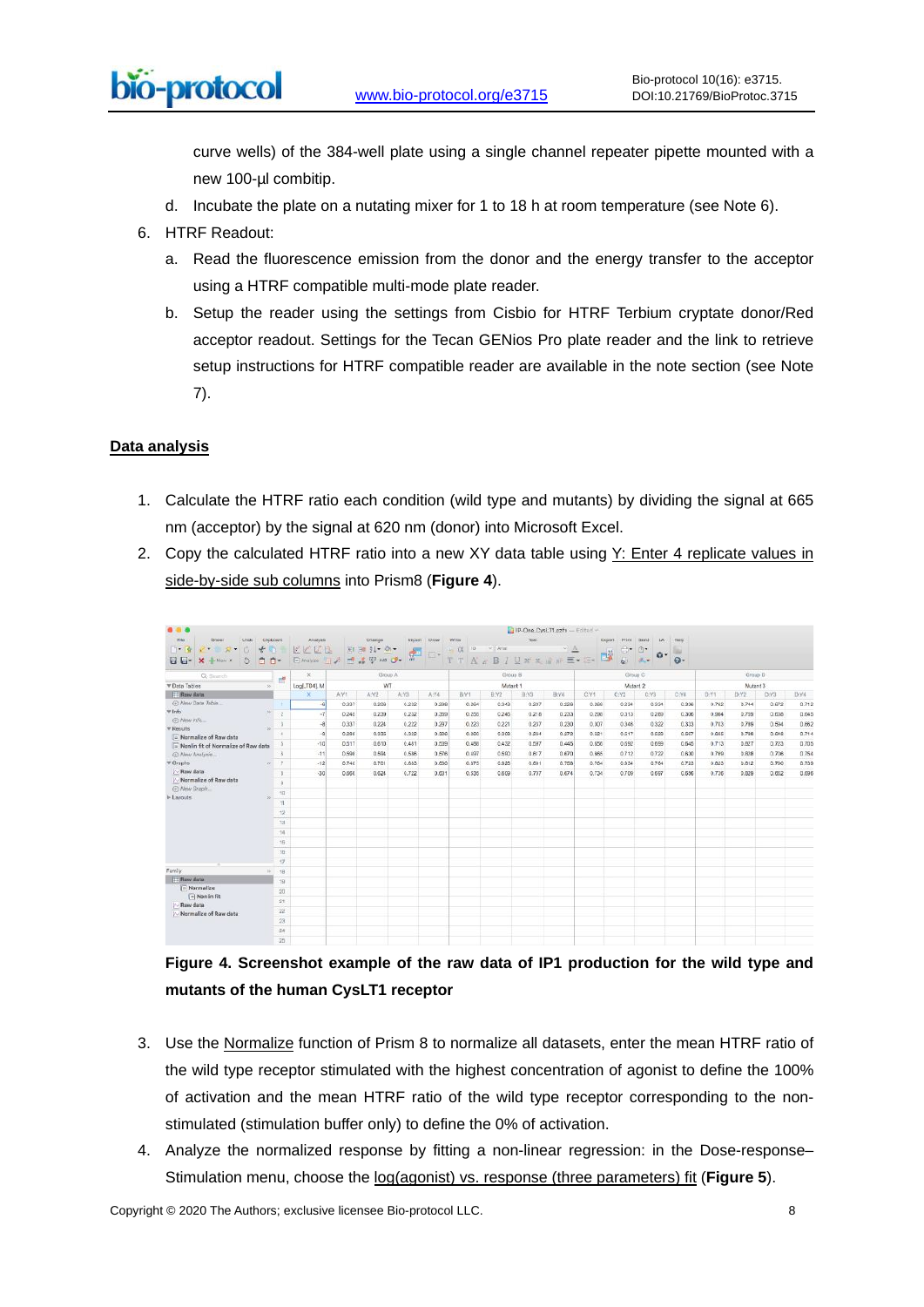

**Figure 5. Effect of LTD4 on IP1 production for the wild type and 5 mutants of the human CysLT1 receptor.** IP1 production following stimulation of the wt and 5 mutants of the hCysLT1 receptor transfected using the protocol detailed in this manuscript and published in Luginina (2019). Results were normalized to the wt receptor as described and represent the mean % IP1 production  $\pm$  SEM of three independent experiments each done in quadruplicate.

- 5. Retrieve the potency values (EC<sub>50</sub>) of the agonist for each condition in the Results–Nonlin fit tab.
- 6. Calculate the maximal efficacy values ( $E_{\text{max}}$ ) of the agonist for each condition by analyzing the normalized values table with the Row means with SD or SEM and choosing the Row mean with SEM option.
- 7. EC<sub>50</sub> and E<sub>max</sub> values (and their corresponding SEM) of each independent experiment can be combined in a new Prism8 XY table in which the Y: Enter and plot error values already calculated elsewhere (Enter: Mean with SEM). Analyze this table by using the Descriptive statistics and ticking only Mean, SD, SEM.

#### **Notes**

- 1. Poly-L-Lysine solution can be discarded or reused to coat another plate (we do not recommend coating more than 4 plates with the same Poly-L-Lysine solution). Poly-L-Lysine-coated plates can be stored at room temperature for up to 2 months or a 4 °C for up to 6 months.
- 2. We recommend having cells that are in an exponential growth phase for best transfection results. We observed a high transfection efficacy when cells' diameter was 14 µm or higher as determined by the Moxi Z automated cell counter.
- 3. Preparation of cells for transfection and plating (Step C2) can be done during the incubation time for formation of transfection complexes (Step C1f).
- 4. IP1 Tb Cryptate Antibody, IP1 d2 Reagent, and IP-One–Gq standard stored at -20 °C are stable for 3 months according to the manufacturer however, we obtained similar results with aliquots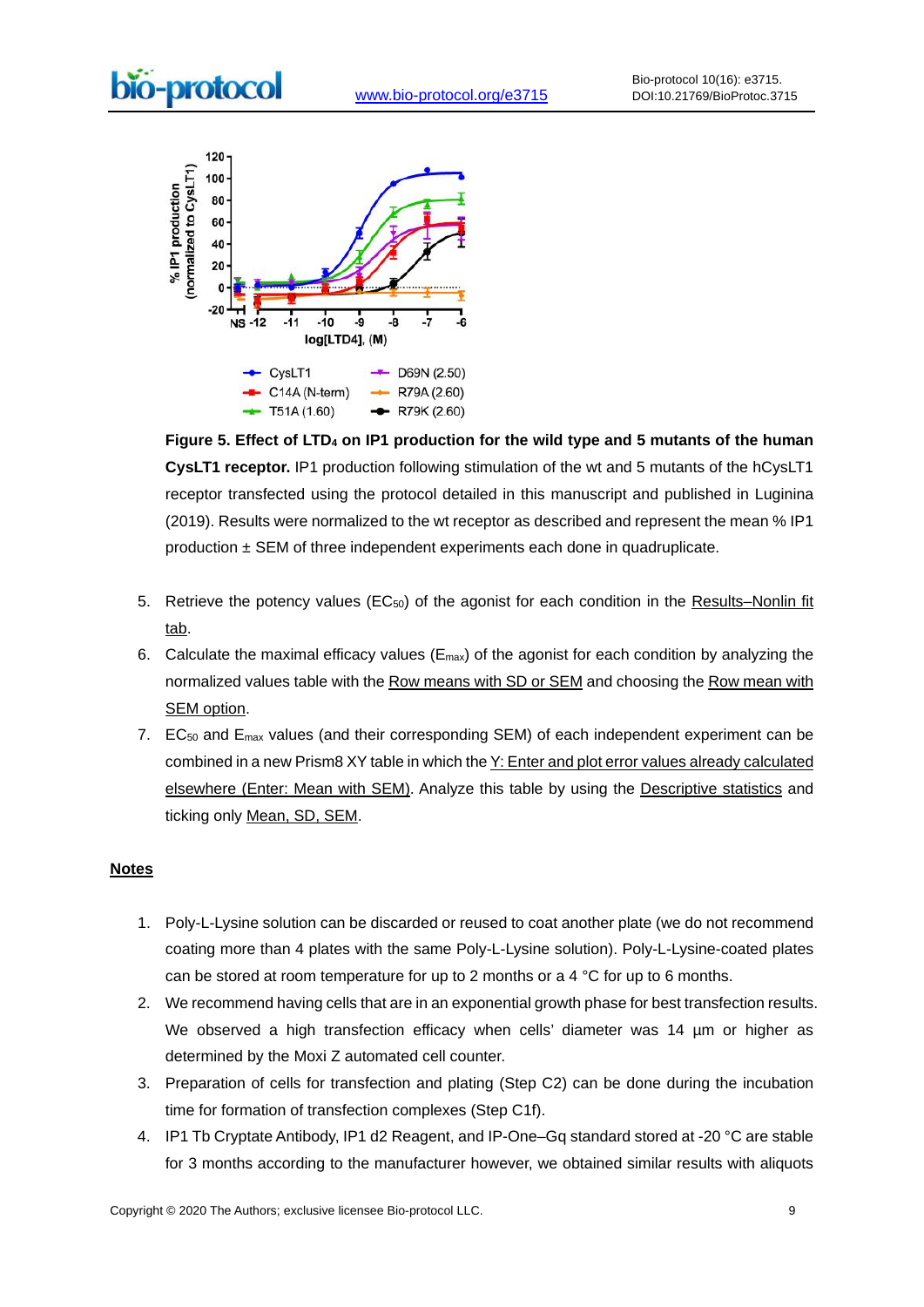bio-protocol

stored for up to 1 year.

 $\overline{a}$ 

- 5. For stimulation, if the use of 1x stimulation buffer is not suitable, it could be replaced by cell culture media without FBS or antibiotics, or Hank's Balanced Salt Solution. However, to inhibit the degradation of IP1 it is mandatory to add lithium chloride at a final concentration of 50 mM.
- 6. The HTRF can be read after an incubation of 1 h, however the signal is stable for 18 h when the plate is kept at room temperature. In case of multimode reader fail or malfunction after the first read, the plate can be read again without loss in HTRF intensity. In the rare event of HTRF reader break or inoperability, the plate can be sealed with a plastic seal and frozen at -20 °C for up to 2 months (a slight loss of signal can occur after thawing).
- 7. Setup used for HTRF readout with Tecan GENios Pro multi-mode plate reader:
	- a. First measurement:

Excitation:  $320 \pm 25$  nm Emission:  $620 \pm 10$  nm

b. Second measurement: Excitation:  $320 \pm 25$  nm

Emission:  $665 \pm 10$  nm Gain: Optimal Read mode: Top Filter switch mode: per Plate Mirror selection: Dichroic 3 (e.g., FI) Integration: Lag time: 150 µs Integration time: 500 µs Read: Number of reads: 10 Time between move and read: 0 ms

A list of HTRF compatible plate reader and readout setup instructions is available at [http://www.cisbio.com/compatible-readers.](http://www.cisbio.com/compatible-readers)

# **Recipes**

- 1. Poly-L-Lysine 0.1 mg/ml solution
	- a. Dissolve 5 mg of Poly-L-Lysine Hydrobromide into 50 ml of ddH<sub>2</sub>O and vortex
	- b. Filter sterilize the solution into a 50-ml conical tube using a sterile 60-ml syringe and a sterile 0.22 µm filter under a biosafety cabinet
- 2. Complete DMEM (media for HEK293 cells) DMEM supplemented with 10% fetal bovine serum, 2 mM L-Glutamine, 100 U/ml of penicillinstreptomycin, and 20 mM HEPES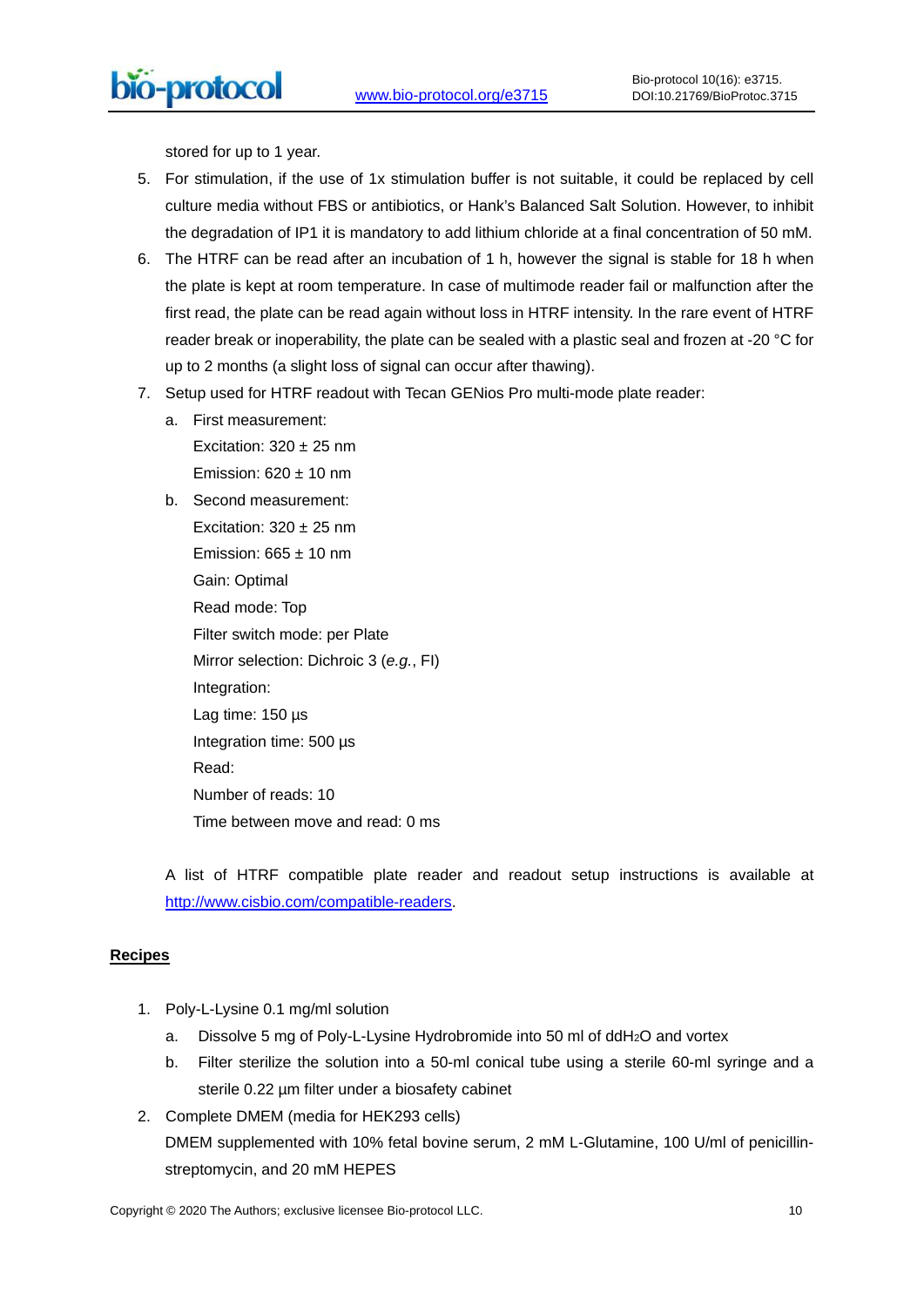## **Acknowledgments**

This work has been funded by the Canadian Institutes of Health Research (CIHR, grant FDN-148413). ÉBO is the recipient of research fellowships from the Fond de recherche du Québec– Santé (FRQ-S, grant 255989) and from the CIHR (grant MFE-164740). RLB is the recipient of Ph.D. Scholarships from the FRQ-S and the Faculty of Medicine and Health Sciences of the Université de Sherbrooke. PS is the recipient of a Tier 1 Canada Research Chair in Neurophysiopharmacology of Chronic Pain and a member of the FRQ-S-funded Québec Pain Research Network (QPRN). Figures 1 and 2 were created with BioRender.com. This protocol is a detailed version of the protocol that has been successfully applied in the following original articles: Luginina et al. (2019) and Gusach et al. (2019).

## **Competing interests**

The authors declare that they have no known competing financial interests or personal relationships which have, or could be perceived to have, influenced the work reported in this article.

#### **References**

- 1. Arkin, M. R., Connor, P. R., Emkey, R., Garbison, K. E., Heinz, B. A., Wiernicki, T. R., Johnston, P. A., Kandasamy, R. A., Rankl, N. B. and Sittampalam, S. (2004). [FLIPR Assays for GPCR](https://www.ncbi.nlm.nih.gov/books/NBK92012/)  [and Ion Channel Targets.](https://www.ncbi.nlm.nih.gov/books/NBK92012/) In: Assay Guidance Manual. Sittampalam, G. S., Grossman, A., Brimacombe, K. et al. (Eds.). Bethesda (MD), Eli Lilly & Company and the National Center for Advancing Translational Sciences.
- 2. Cassutt, K. J., Orsini, M. J., Abousleiman, M., Colone, D. and Tang, W. (2007). Identifying [nonselective hits from a homogeneous calcium assay screen.](https://www.ncbi.nlm.nih.gov/pubmed/17289936) J Biomol Screen 12(2): 285-287.
- 3. Garbison, K. E., Heinz, B. A. and Lajiness, M. E. (2004). [IP-3/IP-1 Assays.](https://www.ncbi.nlm.nih.gov/books/NBK92004/) In: Assay Guidance Manual. Sittampalam, G. S., Grossman, A., Brimacombe, K. et al. (Eds.). Bethesda (MD), Eli Lilly & Company and the National Center for Advancing Translational Sciences.
- 4. Gusach, A., Luginina, A., Marin, E., Brouillette, R. L., Besserer-Offroy, E., Longpre, J. M., Ishchenko, A., Popov, P., Patel, N., Fujimoto, T., Maruyama, T., Stauch, B., Ergasheva, M., Romanovskaia, D., Stepko, A., Kovalev, K., Shevtsov, M., Gordeliy, V., Han, G. W., Katritch, V., Borshchevskiy, V., Sarret, P., Mishin, A. and Cherezov, V. (2019). Structural basis of ligand [selectivity and disease mutations in cysteinyl leukotriene receptors.](https://www.ncbi.nlm.nih.gov/pubmed/31811124) Nat Commun 10(1): 5573.
- 5. Liu, K., Titus, S., Southall, N., Zhu, P., Inglese, J., Austin, C. P. and Zheng, W. (2008). [Comparison on functional assays for Gq-coupled GPCRs by measuring inositol monophospate-](https://www.ncbi.nlm.nih.gov/pubmed/20161830)[1 and intracellular calcium in 1536-well plate format.](https://www.ncbi.nlm.nih.gov/pubmed/20161830) Curr Chem Genomics 1: 70-78.
- 6. Luginina, A., Gusach, A., Marin, E., Mishin, A., Brouillette, R., Popov, P., Shiriaeva, A., Besserer-Offroy, E., Longpre, J. M., Lyapina, E., Ishchenko, A., Patel, N., Polovinkin, V.,